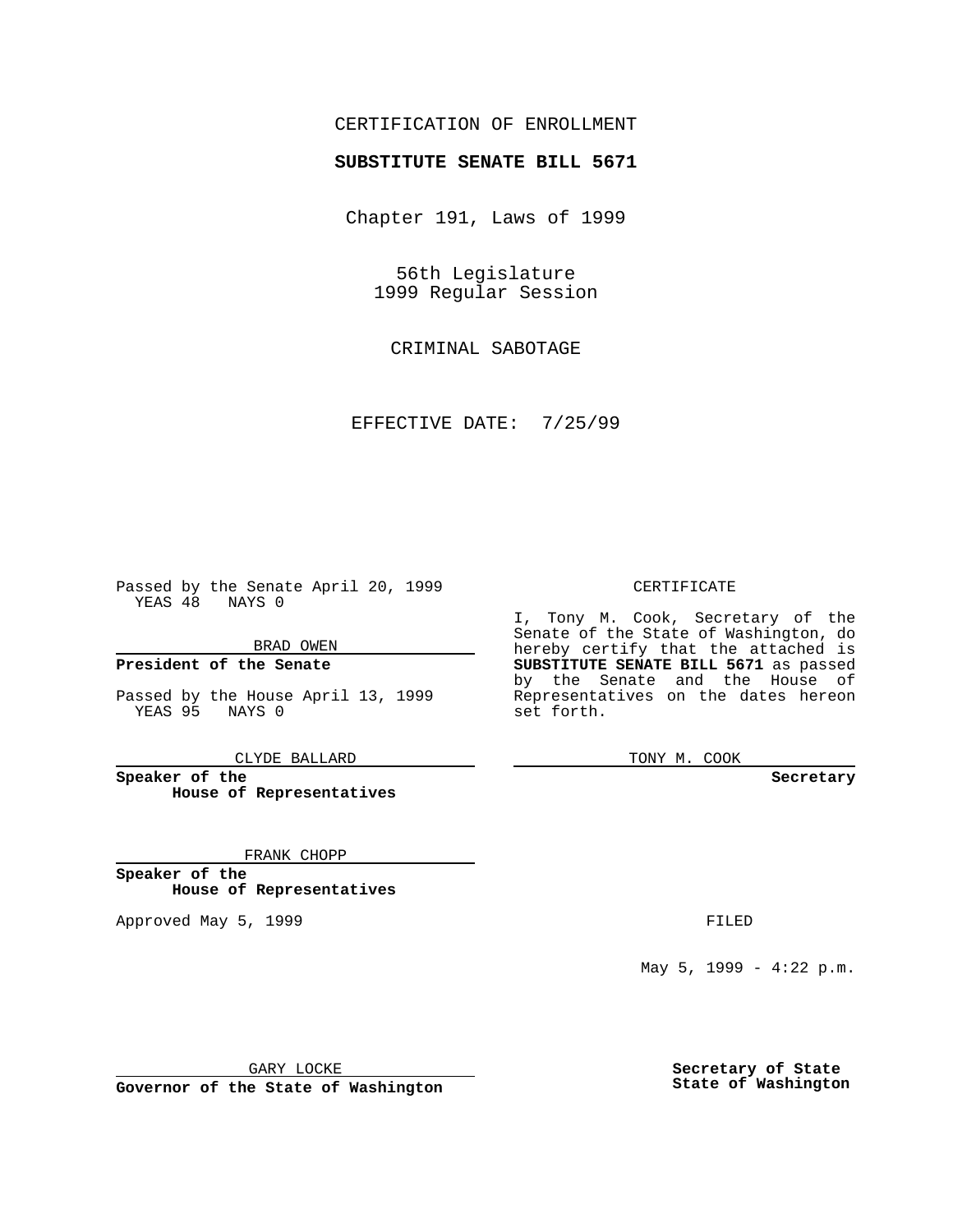# **SUBSTITUTE SENATE BILL 5671** \_\_\_\_\_\_\_\_\_\_\_\_\_\_\_\_\_\_\_\_\_\_\_\_\_\_\_\_\_\_\_\_\_\_\_\_\_\_\_\_\_\_\_\_\_\_\_

\_\_\_\_\_\_\_\_\_\_\_\_\_\_\_\_\_\_\_\_\_\_\_\_\_\_\_\_\_\_\_\_\_\_\_\_\_\_\_\_\_\_\_\_\_\_\_

AS AMENDED BY THE HOUSE

Passed Legislature - 1999 Regular Session

### **State of Washington 56th Legislature 1999 Regular Session**

**By** Senate Committee on Judiciary (originally sponsored by Senators Kline, Fairley, Johnson and Thibaudeau)

Read first time 02/18/1999.

 AN ACT Relating to anarchy and sabotage; amending RCW 9.05.030, 9.05.060, and 9.05.090; and repealing RCW 9.05.010, 9.05.020, 9.05.040, 9.05.050, 9.05.070, 9.05.080, 9.05.100, 9.05.110, 9.05.120, 9.05.130, 9.05.140, 9.05.150, and 9.05.160.

5 BE IT ENACTED BY THE LEGISLATURE OF THE STATE OF WASHINGTON:

6 **Sec. 1.** RCW 9.05.030 and 1992 c 7 s 2 are each amended to read as 7 follows:

 Whenever two or more persons assemble for the purpose of ((advocating or teaching the doctrines of criminal anarchy)) committing  $c$ riminal sabotage, as defined in RCW  $((9.05.010))$   $(9.05.060)$ , such an 11 assembly is unlawful, and every person voluntarily and knowingly 12 participating therein by his or her presence, aid, or instigation, shall be punished by imprisonment in a state correctional facility for not more than ten years, or by a fine of not more than five thousand dollars, or both.

16 **Sec. 2.** RCW 9.05.060 and 1919 c 173 s 1 are each amended to read 17 as follows: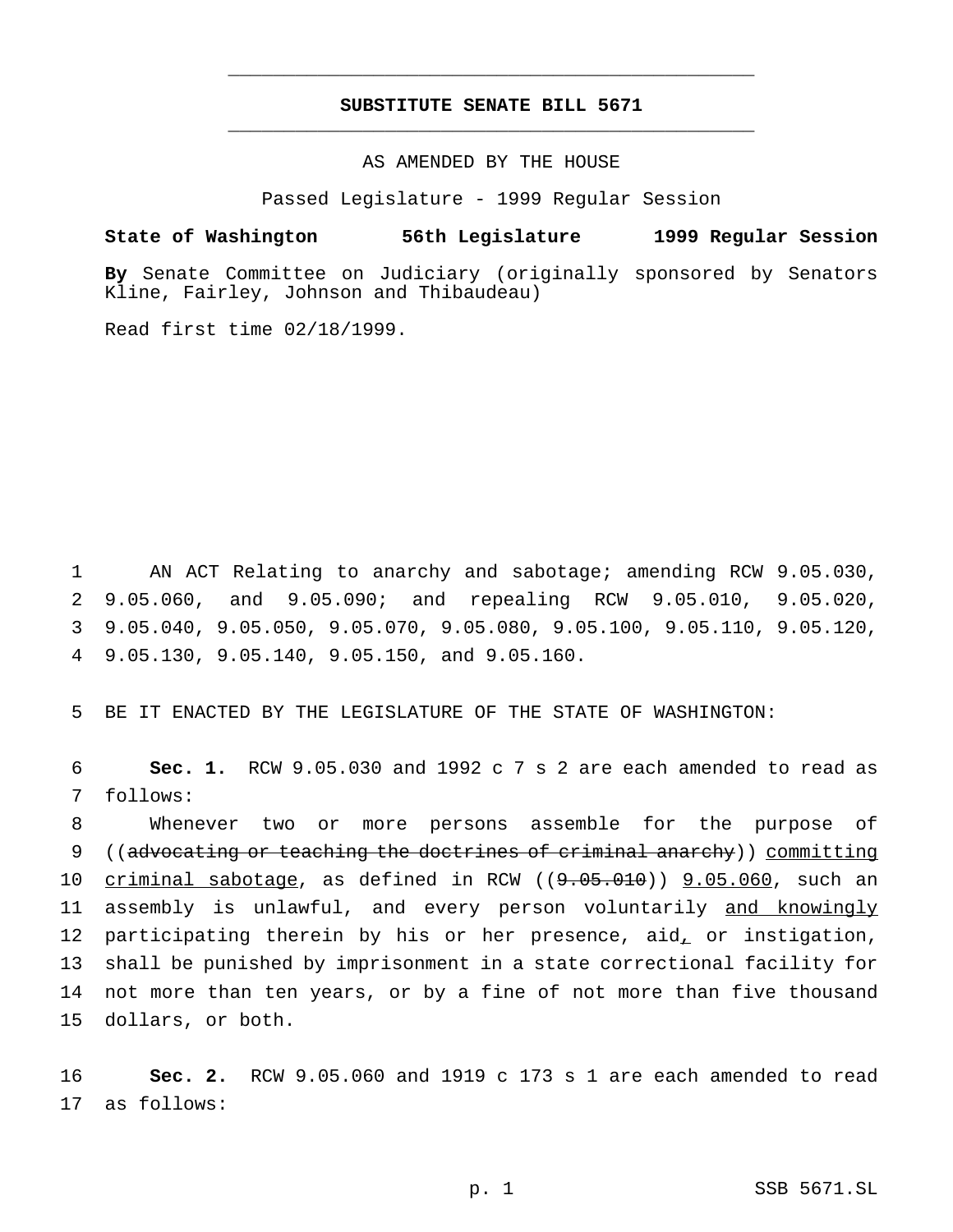1 (1) Whoever, with intent that his or her act shall, or with reason 2 to believe that it may, injure, interfere with, interrupt, supplant, 3 nullify, impair, or obstruct the owner's or operator's management, 4 operation, or control of any agricultural, stockraising, lumbering, mining, quarrying, fishing, manufacturing, transportation, mercantile, or building enterprise, or any other public or private business or 7 commercial enterprise, wherein ((persons are)) any person is employed 8 for wage, shall willfully ((injure)) damage or destroy, or attempt or 9 threaten to ((injure)) damage or destroy, any property whatsoever, or 10 shall ((wilfully derange, or attempt or threaten to derange,)) 11 unlawfully take or retain, or attempt or threaten unlawfully to take or 12 retain, possession or control of any property, instrumentality, 13 machine, mechanism, or appliance used in such business or enterprise, 14 shall be guilty of criminal sabotage.

15 (2) Criminal sabotage is a felony.

 **Sec. 3.** RCW 9.05.090 and 1919 c 173 s 4 are each amended to read as follows:

18 RCW  $9.05.030$  and 9.05.060 ((through 9.05.080)) shall not be construed to repeal or amend any existing penal statute.

 NEW SECTION. **Sec. 4.** The following acts or parts of acts are each repealed:

 (1) RCW 9.05.010 (Criminal anarchy defined) and 1941 c 215 s 1, 1909 c 249 s 310, & 1903 c 45 s 1;

 (2) RCW 9.05.020 (Advocating criminal anarchy--Penalty) and 1992 c 7 s 1, 1941 c 215 s 2, 1909 c 249 s 311, & 1903 c 45 s 2;

 (3) RCW 9.05.040 (Permitting premises to be used for assemblages of anarchists) and 1909 c 249 s 315;

 (4) RCW 9.05.050 (Evidence--Self-incrimination) and 1909 c 249 s 316;

 (5) RCW 9.05.070 (Interference with owner's control) and 1919 c 173 s 2;

 (6) RCW 9.05.080 (Penalty for advocating sabotage) and 1919 c 173 s 3;

 (7) RCW 9.05.100 (Displaying emblems of seditious and anarchistic groups) and 1919 c 181 s 1;

 (8) RCW 9.05.110 (Possession of emblems unlawful) and 1919 c 181 s 2;